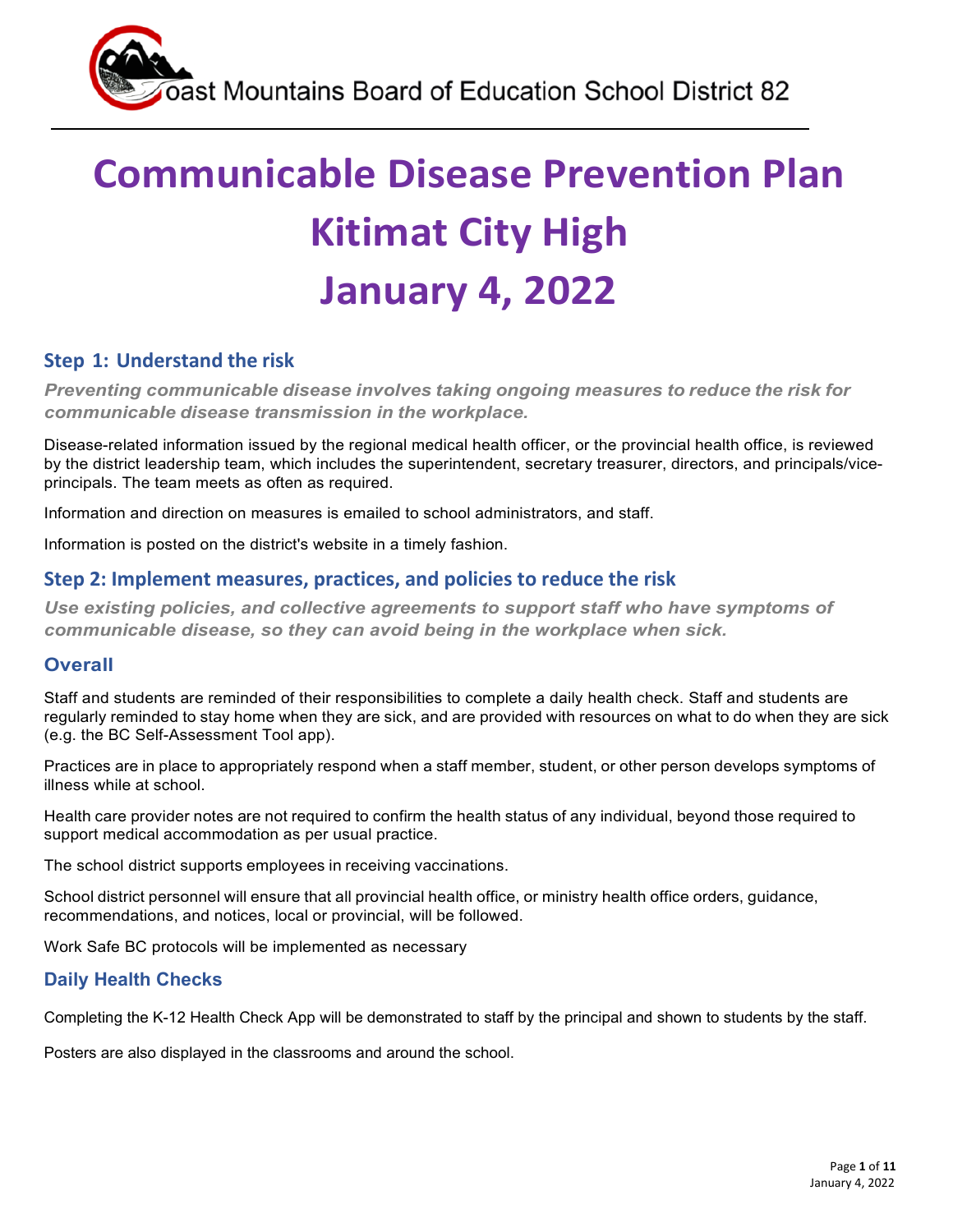

#### **Community Use of Schools**

All user groups must submit a safety plan prior to being granted access to the site after hours of instruction.

All user groups will follow the safety protocols put in place during instructional time (wear a face mask, respiratory etiquette, hand washing and physical spacing to prevent involuntary contact.

KCH does not have any user groups at this time.

#### **Hand Hygiene**

Hand hygiene facilities are available and accessible throughout buildings, and are well maintained. In addition, alcohol based hand sanitizer is provided at entrances, and throughout schools.

The district will ensure that hand hygiene supplies are well stocked at all times, including soap, paper towels, and hand sanitizer.

The district promotes the importance of diligent hand hygiene to staff, and students regularly.

Posters are up to remind students and staff to wash their hands, and to cover coughs and sneezes (respiratory etiquette).

#### **Masks**

Any student, staff member or visitor entering the building will need to wear a face mask. Masks will be available in the main entrance for anyone who has forgotten to bring one to the site.

All students, staff and visitors will wear a face mask while inside the site unless the following circumstances exist:

- A person is eating or drinking
- A person is engaged in high intensity physical activity
- A mask is removed temporarily for the purposes of identifying the person wearing the mask
- A person cannot tolerate wearing a mask for health or behavioral reasons

#### **Attendance and Record Keeping**

Students attendance will be recorded daily by the secretary and entered into the MyEdBC computer system.

Staff attendance will be recorded in the Smartfind computer system.

All TTOC's will be aware of the Communicable Disease Plan and it will be their responsibility to follow all measures at all times.

All visitors to the site will be recorded in a visitor's binder upon successful completion of a health checklist.

#### **Space Arrangement**

The students will enter and exit through the main doors.

In indoor spaces, the staff and students have enough room to carry out intended activities without involuntary physical contacts and all available space is used.

After breaks and lunch, the staff will supervise students as they re-enter the site through the main entrance.

For any indoor gatherings the multi-purpose room or gymnasium will be used so people can spread out within the available space.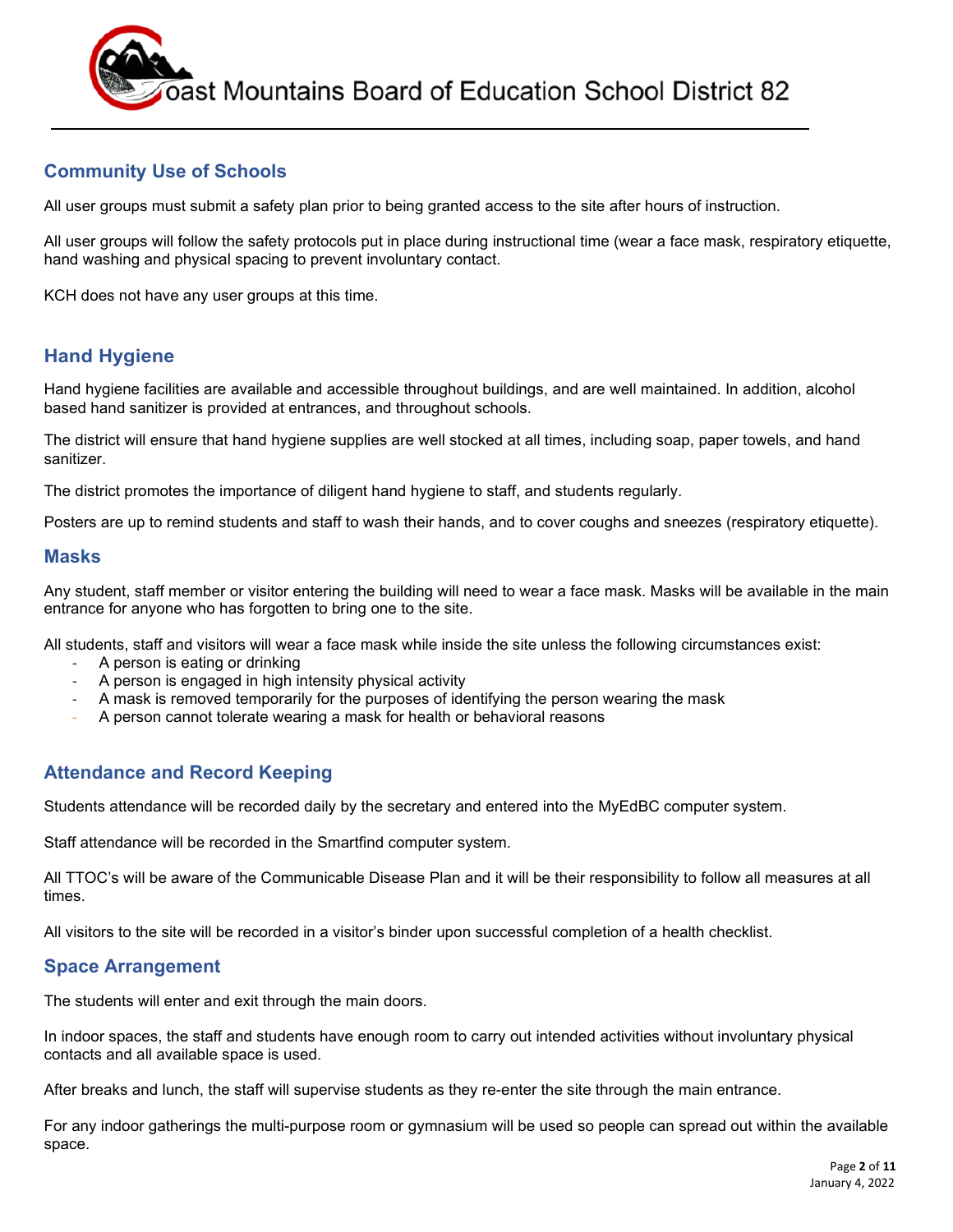

#### **Visitors**

Any visitors requesting access to the site will be permitted entry once they have made an appointment, signed in and have sanitized.

#### **Staff Specific Considerations**

Staff only gatherings will take place in the Multi-purpose room where the staff can be spread out.

#### **Food Services**

Students will wash their hands using soap and water prior to being served lunch in the lunchroom. The students will remain seated until they are called up to be served. The MPR will host 15 students during lunch, the other students will eat in Kathy or Spencer's classroom.

Servers will wash their hands prior to serving food to students and staff. Students will eat lunch in the multi-purpose room spread apart. Staff will eat their lunch in their office or staffroom.

Hot breakfasts will be served and eaten in the multi-purpose room.

Sharing of food and drink items are not permitted.

#### **Curriculum, Programs and Activities**

PE activities will be held outdoors whenever possible.

Staff and students will wear a face mask when entering in the gymnasium. The face mask may be removed temporarily to engage in a high intensity physical activity (heavy breathing/physical exertion).

Staff and students entering the gymnasium will sanitize their hands before participating in any activities or accessing any equipment.

Staff and students will sanitize their hands upon leaving the gym.

Yoga mats will be disinfected prior to being used and cleaned after the yoga session has ended.

All sporting equipment that is used will be left on a trolly and disinfected each evening.

Students will keep distance between them and their classmates in every room to avoid any involuntary physical contact.

Students will wash their hands for 20 seconds using soap and water when entering the kitchen area to participate in Foods.

#### **Water Fountains**

Regular use of the filtered water fountain in the main hallway will resume with no restrictions for students and staff. Students and staff are encouraged to fill their own personal water bottle.

#### **Personal Prevention Practices**

Students will receive ongoing reminders from staff to wear their mask, wash their hands, practice proper respiratory etiquette, not share any personal items, food or beverages and to maintain physical distance between themselves and others to avoid any involuntary physical contact.

Reminders will be communicated during the morning and afternoon meetings.

Posters displayed throughout the site will remind staff and students to wear their mask, wash their hands, practice proper respiratory etiquette, not share any personal items, food or beverages and to stay home if they feel sick.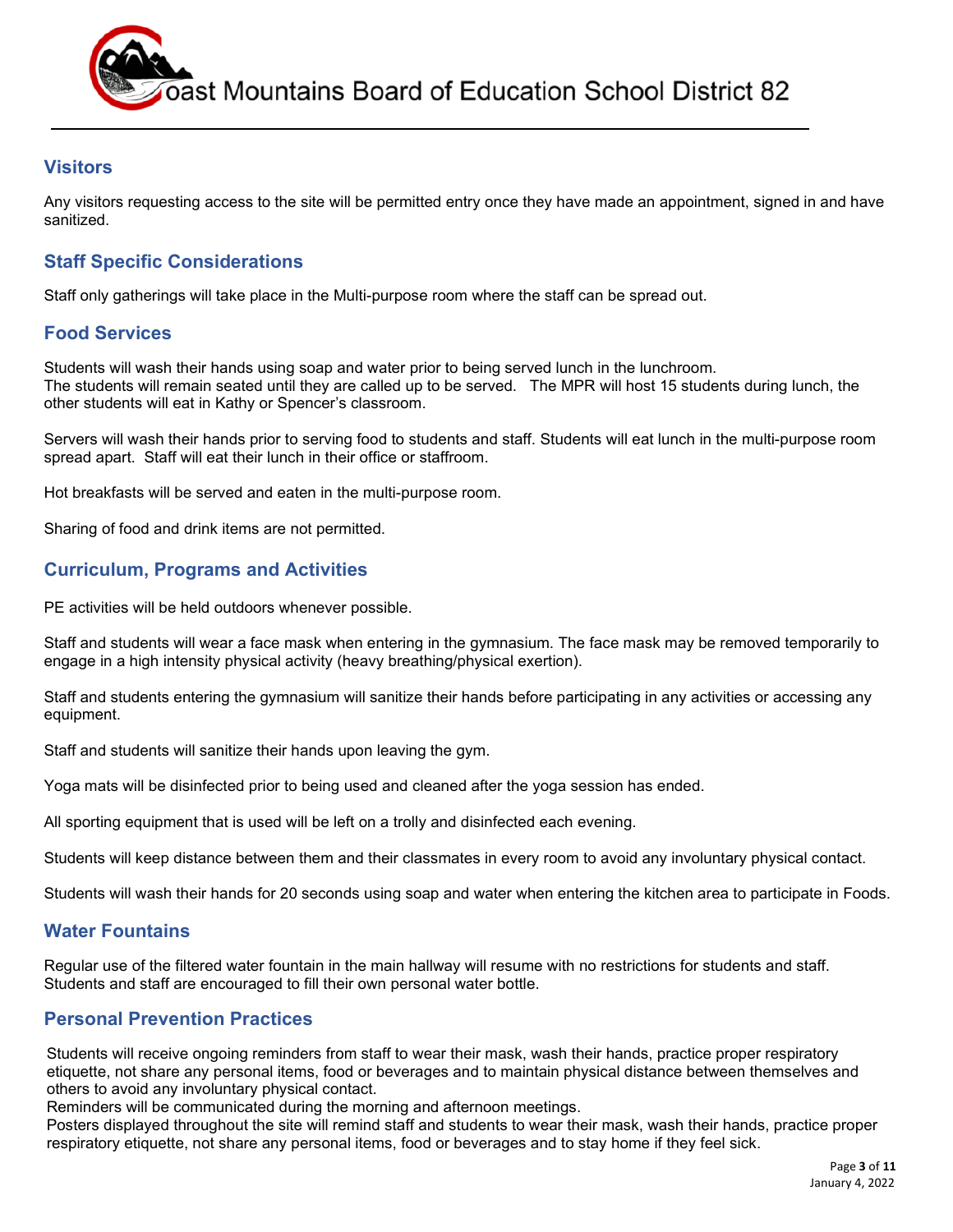

#### **Stay Home When Sick / What to do When Sick**

The BC Self-Assessment tool will be demonstrated to staff by the principal and demonstrated to students by staff so everyone will know what to do when symptoms are experienced.

#### **Symptoms Develop at School**

When any staff member develops symptoms of illness while at school they will report this to the principal and leave the site. The principal will contact Central Office dispatch to make arrangements for a replacement.

When any student develops symptoms of illness while at school they will report this to the principal or secretary who will contact parents to make arrangements for the students to be taken home. The student will wait with a mask on outside the office while waiting for transportation home.

#### **Returning to School After Illness**

Parents / Guardians will contact the school daily and leave a message when a student is sick.

Staff will contact parents/guardians when a student is absent from school without any notification (reason) from a parent/guardian.

#### **Cleaning**

Frequently touched surfaces are cleaned and disinfected at least once a day. Surfaces touched by fewer people are cleaned once a day. Practices are in place to clean and disinfect frequently touched surfaces when they are visibly dirty. Other general cleaning occurs in line with regular practices.

Practices are in place to clean and disinfect any surfaces a person's body fluids have contacted after they have displayed symptoms of illness.

Our school custodian is responsible for the cleaning.

All classrooms and offices also have Morning Mist to disinfect an area if necessary.

#### **Building Ventilation**

All HVAC systems are operated, and maintained as per standards and specifications. Buildings are monitored, and preventative maintenance systems are in place to ensure systems are working properly. HVAC programming has been modified to increase fresh air input prior to and during building occupancy whenever possible.

Portable air conditioners, and fans are not normally used, if required, portable appliances are situated to move air from high to low avoiding horizontal cross breezes. Windows may be open windows when weather permits, if it does not impact the functioning of ventilation systems.

Risk mitigation strategies are identified for excessive heat events or times of poor air quality.

#### **Transportation**

General cleaning occurs in line with regular practices. Practices are in place to encourage bus drivers, and passengers to practice hand hygiene before and after trips. If empty seats are available, passengers are to spread out. When weather allows windows are to be open.

Bus drivers, adult volunteers, and visitors, and students will wear masks according to the guidelines, or applicable public health orders/recommendations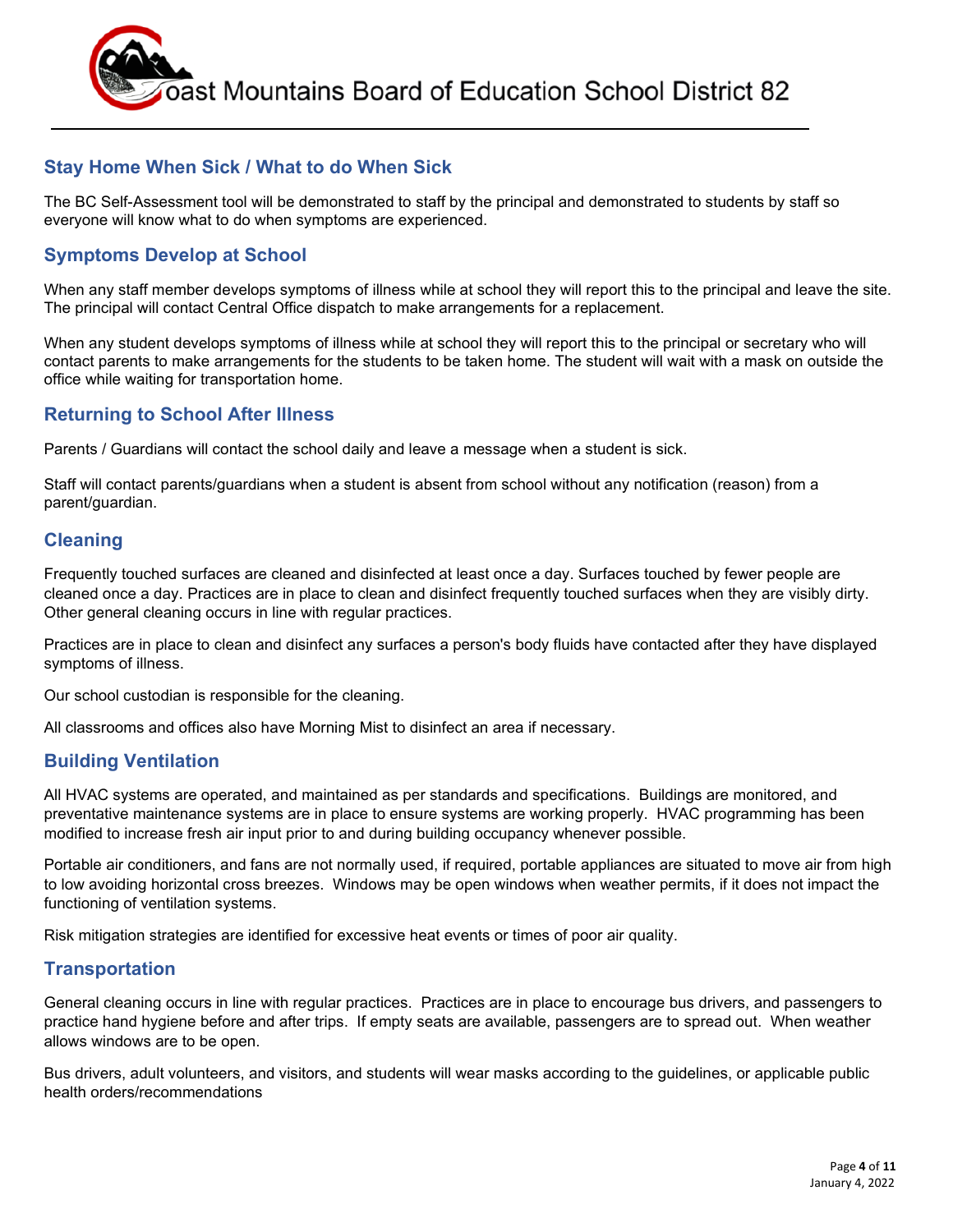

#### Step 3: Communicate measures, practices, and policies

*Make sure everyone entering the workplace, including workers from other employers, receives information about your measures, practices, and policies for managing communicable disease.*

Processes are in place to ensure itinerant staff, teachers on-call and visitors are aware of the school's communicable disease plan and their responsibility to follow measures at all times, including the daily health check, to stay home when sick.

Signage is up, and check in at the school office is required. Information is posted on the district and school websites.

Staff are kept abreast of changes through the start of year orientation session, email, and staff meetings.

Staff, adult volunteers, visitors, and students in "bricks and mortar" schools wear a non-medical mask or face covering (a "mask") according to the guidelines or applicable public health orders/recommendations.

Masks are available for those who have forgotten theirs.

#### **Step 4: Monitor your workplace and update your plan as necessary**

*Continually evaluate and update your plan to reflect changing risk levels and work practices.*

Site joint health and safety committees are kept informed of ongoing evaluation of measures, practices, and policies through their school principal. The district joint health and safety committee works closely with the secretary treasurer, and are kept informed through them.

Workers escalate health and safety concerns through their site joint health and safety committee members.

Administrators constantly monitor that measures, policies, and practices are being followed through their site joint health and safety committees, staff meetings.

Workplace inspections and ongoing supervision, are used to ensure measures are functioning properly, and being followed, and maintained.

Individual employees are reminded to monitor their workplace, and risk level.

Plans will be updated to reflect changes as they occur.

Employees are made aware of the process required to raise health and safety concerns.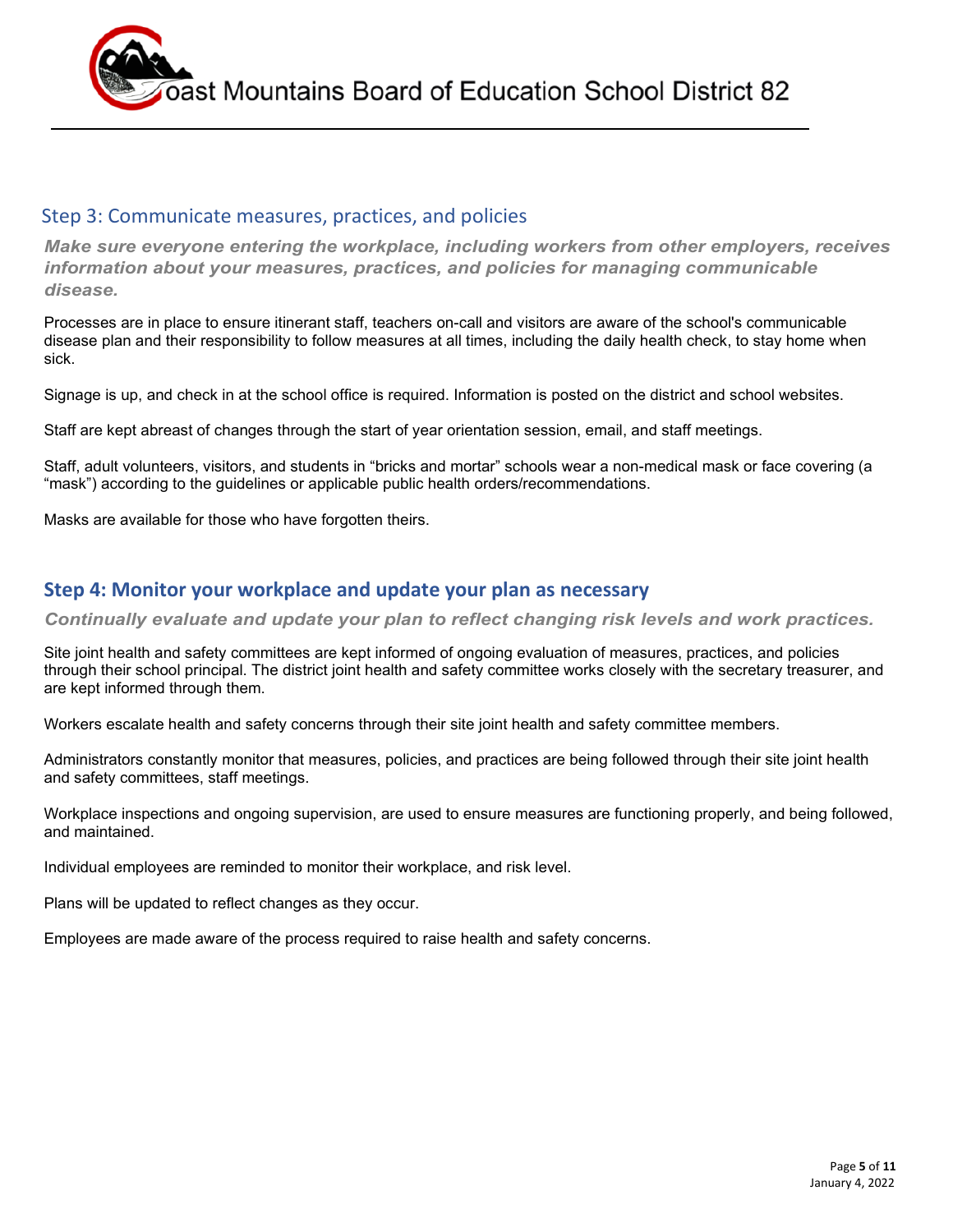

# **APPENDIX: A - How to Use a Mask**

## Prevent the spread of communicable disease: How to use a mask



Wash your hands with soap and water for at least 20 seconds before touching the mask. If you don't have soap and water, use an alcoholbased hand sanitizer.



Inspect the mask to ensure it's not damaged.



Turn the mask so the coloured side is facing outward.



Put the mask over vour face. If there is a metallic strip, press it to fit the bridge of your nose.



Put the loops around each of your ears, or tie the top and bottom straps.



Make sure your mouth and nose are covered and there are no gaps. Expand the mask by pulling the bottom of it under your chin.

# or

Press the metallic strip again so it moulds to the shape of your nose. Wash your hands again.



Don't touch the mask while you're wearing it. If you do, wash your hands.



Don't wear the mask if it gets wet or dirty. Don't reuse it. Follow the correct procedure for removing the mask.

#### **Removing the mask**



Wash your hands with soap and water or use an alcohol-based hand sanitizer.



Lean forward to remove your mask. Touch only the ear loops or ties, not the front of the mask.



Dispose of the mask safely.



Wash your hands. If required, follow the procedure for putting on a new mask.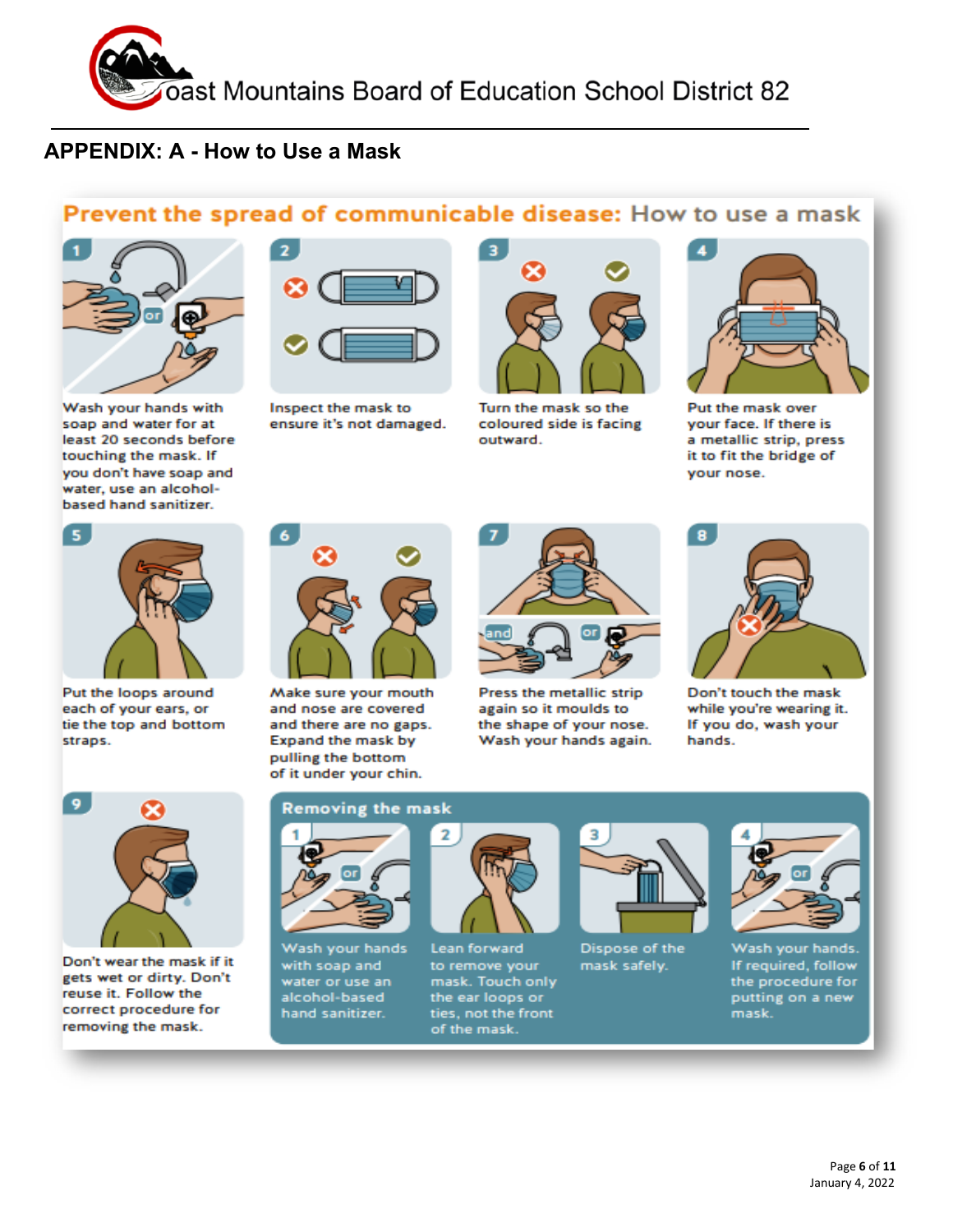# **APPENDIX B – When to Perform Hand Hygiene**

| When Students Should Perform Hand Hygiene:                                                                                                                                                                                                                                                                                                                                                                                                                      | When Staff Should Perform Hand Hygiene:                                                                                                                                                                                                                                                                                                                                                                                                                                                                                                             |
|-----------------------------------------------------------------------------------------------------------------------------------------------------------------------------------------------------------------------------------------------------------------------------------------------------------------------------------------------------------------------------------------------------------------------------------------------------------------|-----------------------------------------------------------------------------------------------------------------------------------------------------------------------------------------------------------------------------------------------------------------------------------------------------------------------------------------------------------------------------------------------------------------------------------------------------------------------------------------------------------------------------------------------------|
| When they arrive at school.<br>Before and after any breaks (e.g., recess, lunch).<br>¢<br>Before and after eating and drinking (excluding<br>ą<br>drinks kept at a student's desk or locker).<br>Before and after using an indoor learning space<br>ų<br>used by multiple classes (e.g. the gym, music<br>room, science lab, etc.).<br>After using the toilet.<br>After sneezing or coughing into hands.<br>$\bullet$<br>Whenever hands are visibly dirty.<br>۰ | When they arrive at school.<br>٠<br>Before and after any breaks (e.g. recess, lunch).<br>¢<br>Before and after eating and drinking.<br>۷<br>Before and after handling food or assisting<br>O<br>students with eating.<br>Before and after giving medication to a student<br>V<br>or self.<br>After using the toilet.<br>۱<br>After contact with body fluids (i.e., runny noses,<br>۱<br>spit, vomit, blood).<br>After cleaning tasks.<br>٠<br>After removing gloves.<br>¢<br>After handling garbage.<br>۱<br>Whenever hands are visibly dirty.<br>¢ |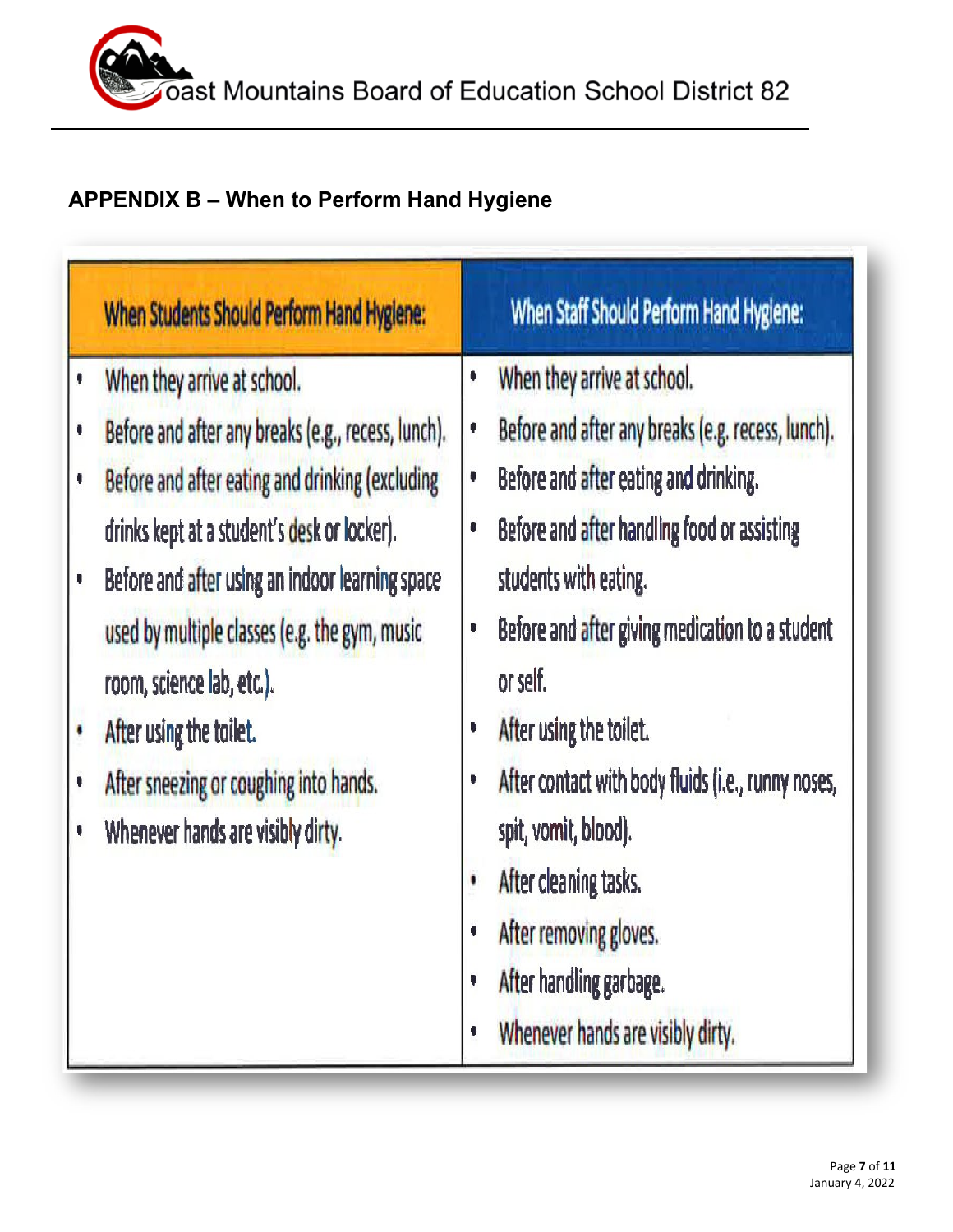

## **APPENDIX C – Hand Washing: When and How**

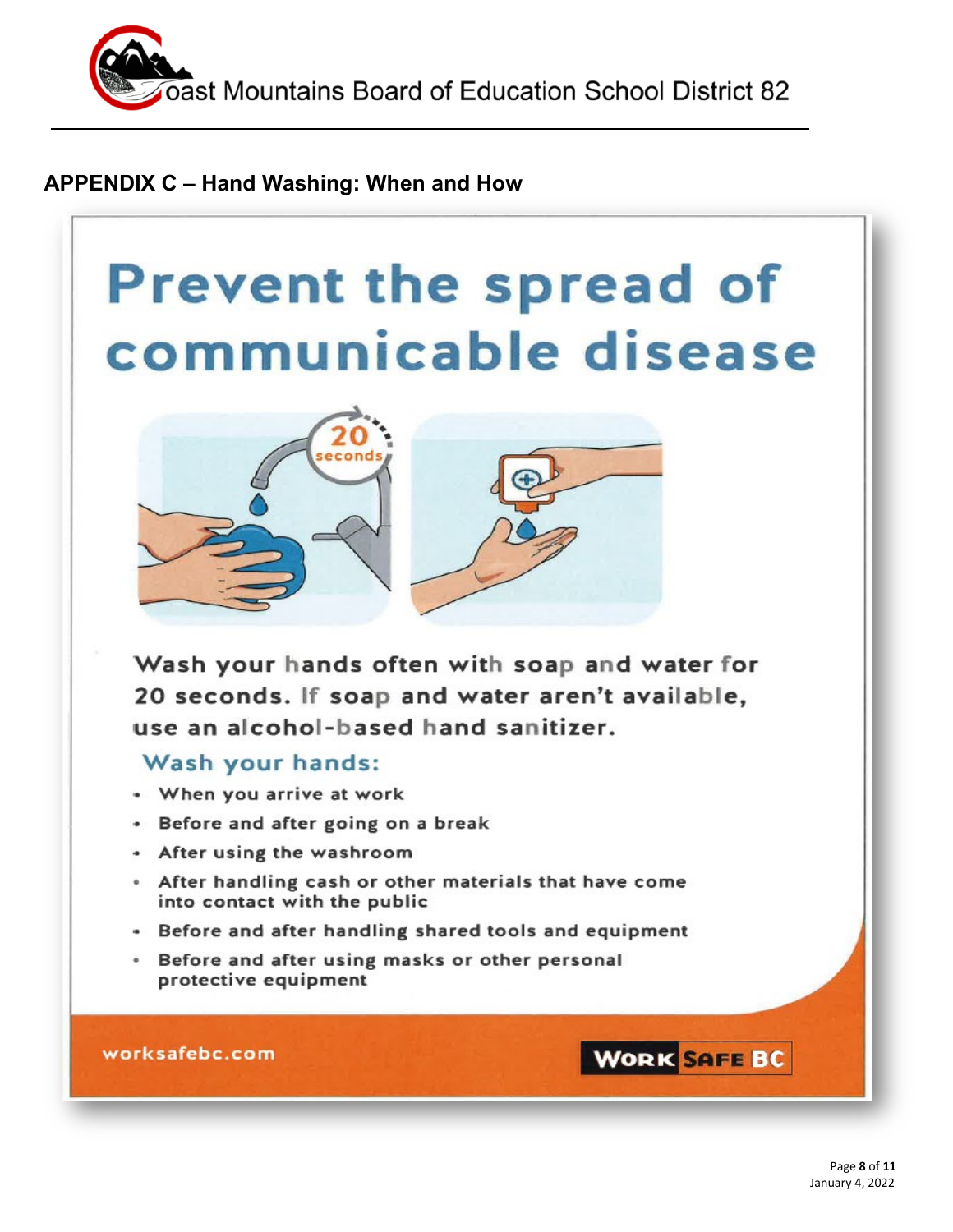

# **APPENDIX D - Coughs and Sneezes (Respiratory Etiquette)**

# **Prevent the spread of** communicable disease Cover coughs and sneezes



Cough or sneeze into your sleeve, not your hands. Avoid touching your face with your hands.



Wash your hands with soap and water for at least 20 seconds.

Or

Or



Cover your mouth and nose with a tissue and put your used tissue in a wastebasket.



Clean your hands with alcohol-based hand sanitizer.

worksafebc.com

**WORK SAFE BC**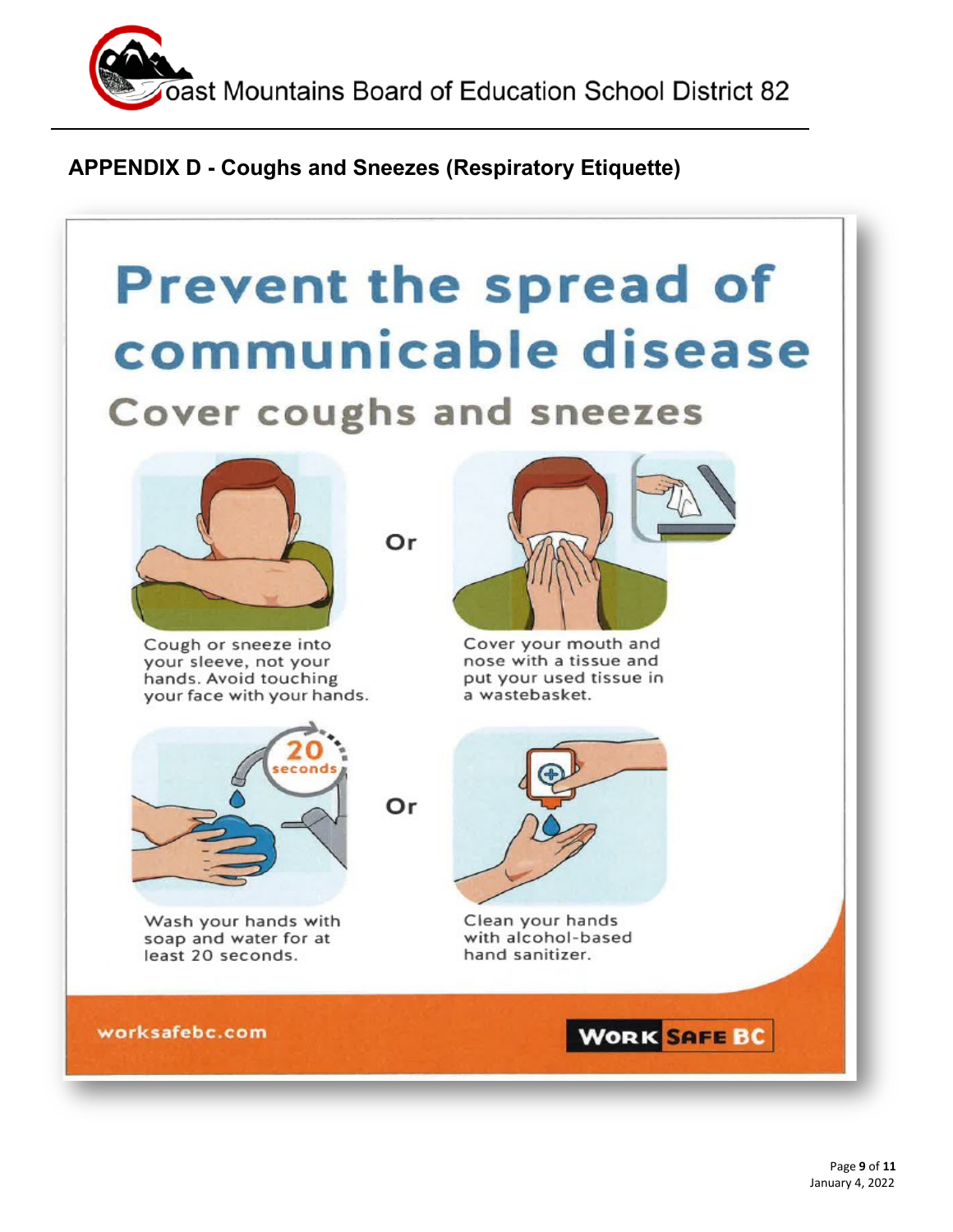

**APPENDIX E - Room Occupancy**